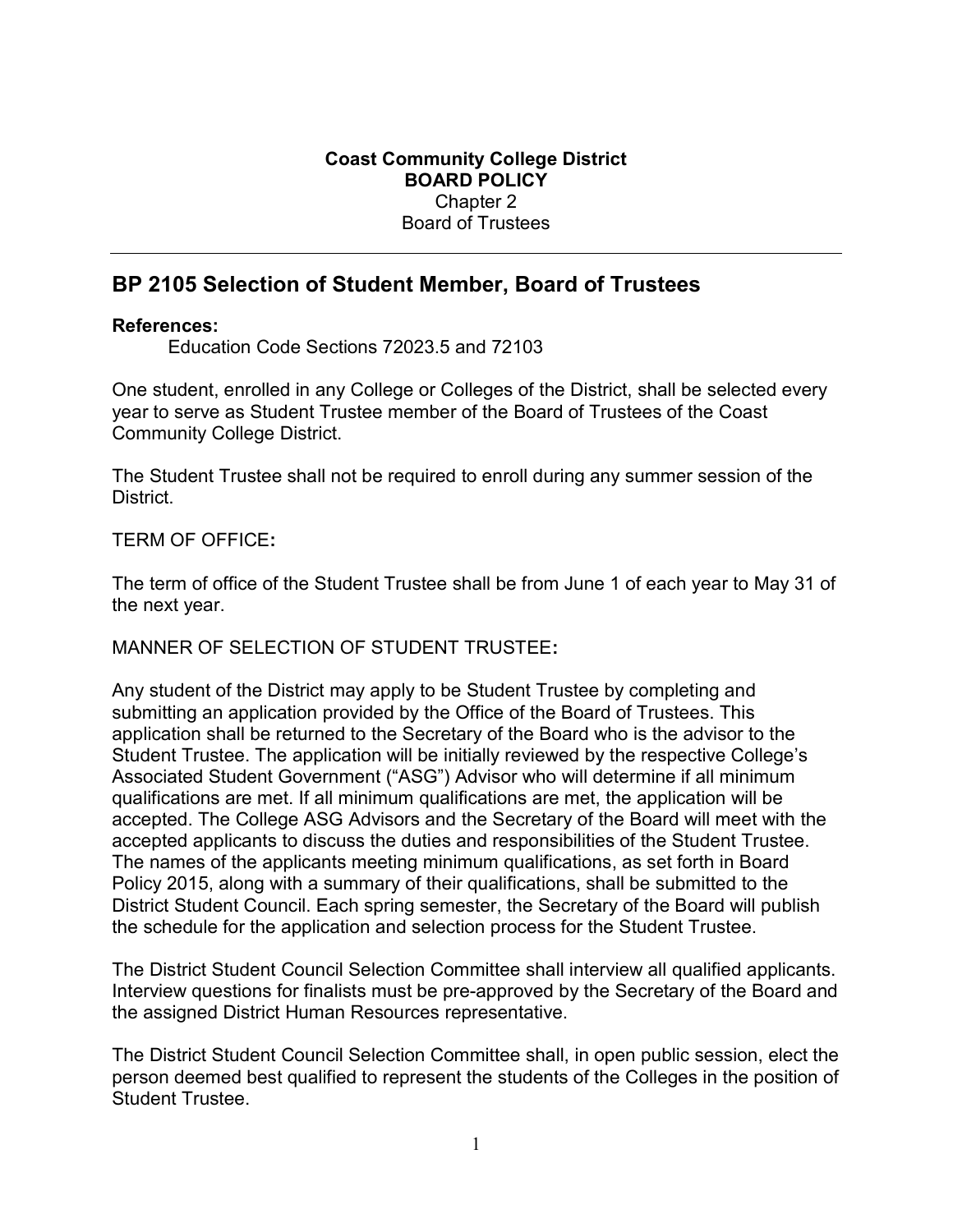A simple majority of the District Student Council Selection Committee, the chairperson abstaining, shall be required to elect the Student Trustee. The District Student Council Selection Committee shall be comprised of equal membership from each College with the current Student Trustee acting as chair. The membership from each College shall be two representatives from the College student government organization, selected by that organization to represent them on the District Student Council Selection Committee. A simple majority shall be a minimum of four of the six members. In the event of a deadlock, the chair may cast the deciding vote. The final vote is to be taken during a public meeting of the District Student Council Selection Committee. A finalist so elected may not succeed himself/herself.

Notwithstanding anything to the contrary in Board Policy 2015, any individual selected to serve as Student Trustee for a partial year may apply to be Student Trustee for the next academic year.

An individual selected to serve as Student Trustee for a partial year who is applying for a full term as Student Trustee may not serve on the District Student Council Selection Committee in any capacity. In such a case, the Vice Chair of the District Student Council shall serve as Acting Chair during the selection process.

In the event that no agreement on a candidate can be reached on the first vote, then successive votes may be taken after the elimination of the candidate receiving the lowest numbers of votes until a remaining candidate receives the majority vote.

In the event that there is no quorum to select the new Student Trustee by the last District Student Council meeting in May, the recruitment and selection process will be repeated at the beginning of the fall semester. In the event that the secondary selection process is not successful in selecting a new Student Trustee, the District Student Council may recommend to the Board that the position remain vacant for the academic year.

## VACANCY DURING THE TERM

A vacancy shall be filled by the District Student Council as having been delegated by the student body association officers of the respective Colleges. The vacancy shall be filled as soon as possible but no later than 30 calendar days after the vacancy or notice of the vacancy.

A vacancy in the position of Student Trustee shall exist in the event of the following:

- 1. The Student Trustee fails to maintain eligibility criteria as set forth in Board Policy 2015.
- 2. The Student Trustee is recalled.
- 3. The Student Trustee resigns.